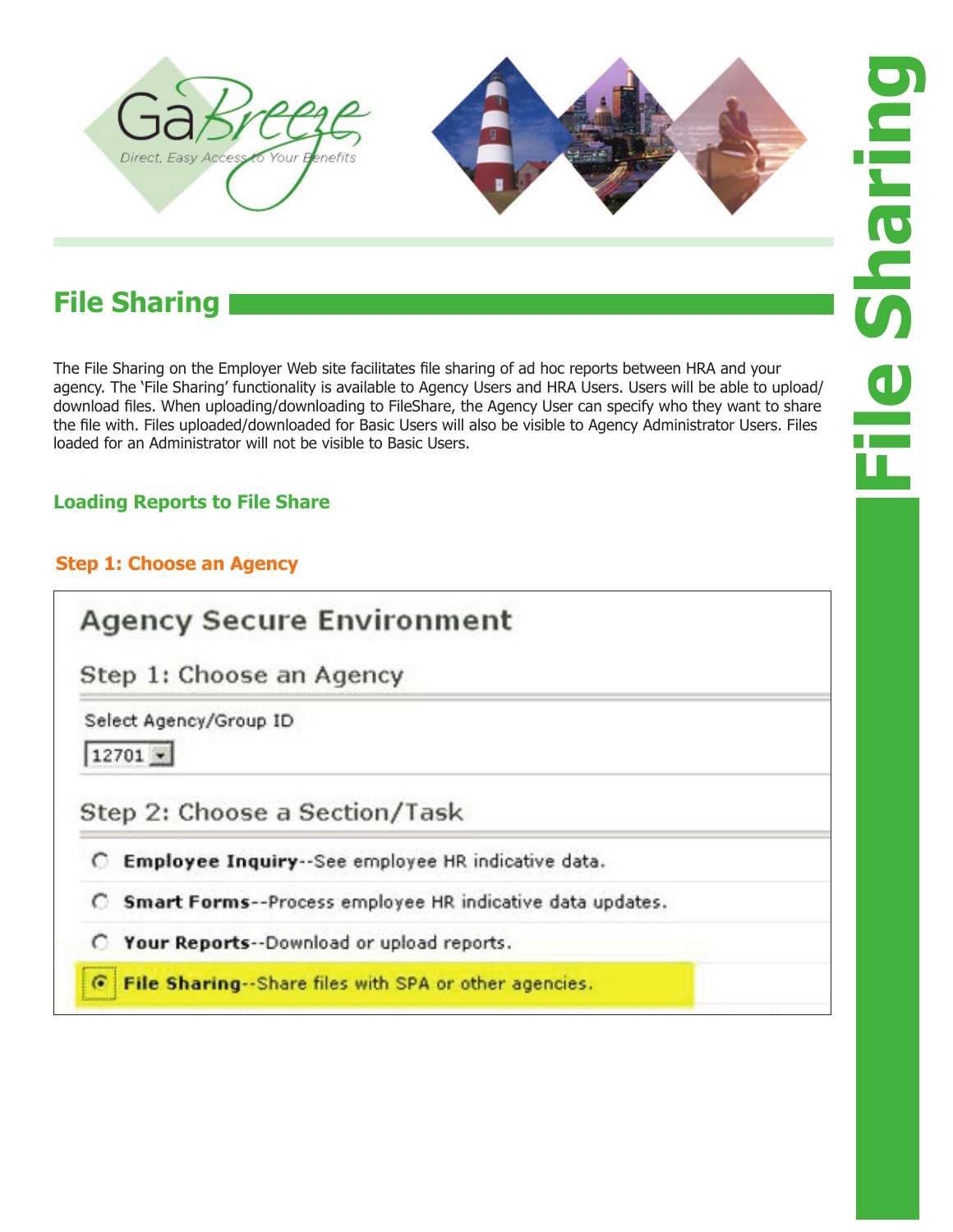This page will display the five most recent files. All 'Unread' files will be shown in 'Red' and all 'Read' files will be shown in 'black'. The list of files will be sorted in the descending order of 'Date Posted'. Each of the following column headers will be a link which will allow the user to sort the list on the basis of selected column header:

- Date Posted File Type
- File Title Expiration Date
- **File Size**

# **Step 2: Upload File**

To upload a file to share, the user must click on the 'Upload a File' link to be routed to the Upload File page. On this page, the user can select the agencies for which it would like to share files with, the specific user group who can see the file, and either share an existing file or browse his/her desk top to share a new file.

## **File Sharing**

#### Current as of 01-09-2008

Choose a row to archive a file or change the expiration date.

| <u>Date</u><br>Posted ▼ | <b>File Title</b>              | File<br>Size | <b>File</b><br><b>Type</b> | <b>Expiration</b><br>Date |
|-------------------------|--------------------------------|--------------|----------------------------|---------------------------|
| 07-15-2008              | <b>Benefit Deductions File</b> | 150KB        | txt                        | 12-31-2008                |
| 04-19-2008              | Imputed Income File            | 150KB        | xls.                       | 12-31-2008                |
| <b>Archive Files</b>    | View Archived Files            |              |                            | Change Exp                |

### Home | Employee Inquiry | Smart Forms | Your Reports | File Sharing | Agency Profile | Audit I **Upload File** Agency/Group ID -- Choose One -- $\overline{\phantom{a}}$

| User Group           | C Agency Basic C Agency Administrative           |
|----------------------|--------------------------------------------------|
| File Title           | -- Choose One --                                 |
|                      | 0R.                                              |
|                      |                                                  |
|                      | Choose <b>Browse</b> to select a file to attach. |
| File                 | Browse                                           |
| File Expiration Date | 喧<br>(mm-dd-ccyy)                                |
|                      |                                                  |

### **Step 3: Upload Complete**

After clicking the Upload File button, the 'Completed Successfully' page will appear.

| Home:                                               | Employee Inquiry   Smart Forms   Your Reports   File Shar |                                      |  |  |  |  |  |
|-----------------------------------------------------|-----------------------------------------------------------|--------------------------------------|--|--|--|--|--|
| <b>Upload File</b><br><b>Completed Successfully</b> |                                                           |                                      |  |  |  |  |  |
| The report has been uploaded successfully.          |                                                           |                                      |  |  |  |  |  |
| Return to File Sharing                              |                                                           |                                      |  |  |  |  |  |
| <b>Transaction Recap</b>                            |                                                           |                                      |  |  |  |  |  |
|                                                     |                                                           |                                      |  |  |  |  |  |
| Agency                                              |                                                           | State Personnel Administration (123) |  |  |  |  |  |
| User Group                                          |                                                           | Agency Basic                         |  |  |  |  |  |
| Report Title                                        |                                                           | Data Exception Report                |  |  |  |  |  |
| File                                                |                                                           | EmployeeContReport.pdf               |  |  |  |  |  |
|                                                     | <b>Report Expiration Date</b>                             | 02-12-2004                           |  |  |  |  |  |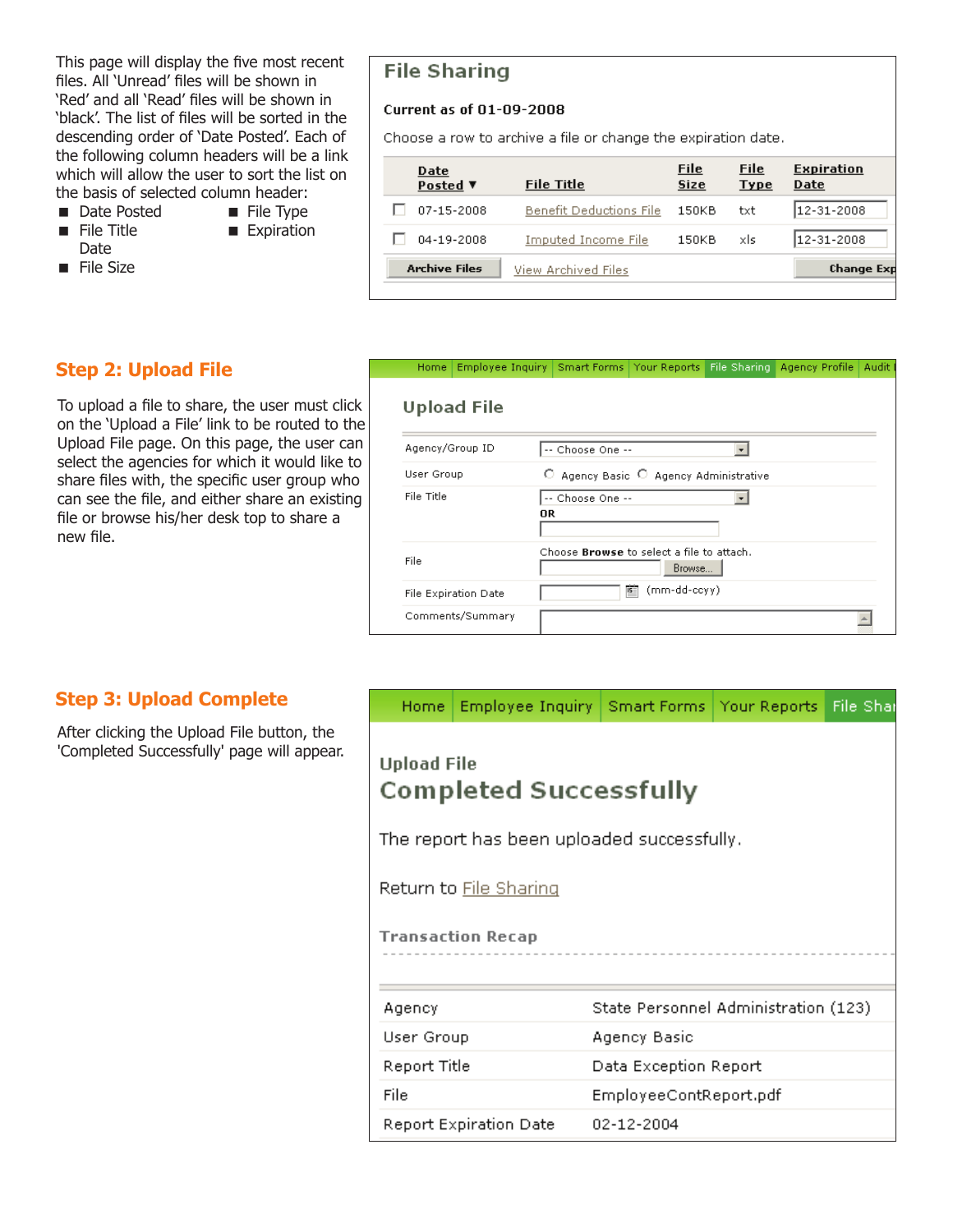## **Archiving Files**

The 'Archive Files' button allows users to move reports to an 'Archived' view. The user can click on 'View Archived Files' link to see the list of archived files. The user can also restore the archived files back to the default view by selecting a file and then clicking the 'Restore Archived files' button.

The Expiration date is the date after which the file will not be available through the Web site Web user interface. The user will specify this date when uploading a file.

|   | <b>Date</b><br>Posted ▼                                                                                               | <b>File Title</b>   | File<br><b>Size</b> | <b>File</b><br><b>Type</b> | File<br><b>Expiration Date</b> | Comments/Summary                                    |  |
|---|-----------------------------------------------------------------------------------------------------------------------|---------------------|---------------------|----------------------------|--------------------------------|-----------------------------------------------------|--|
|   | 09-15-2008                                                                                                            | Data Exception File | 150KB               | txt                        | 12-31-2008                     | TBA edit file comments.                             |  |
|   | 08-15-2008                                                                                                            | Data Exception File | 150KB               | txt                        | 12-31-2008                     | TBA edit file comments.                             |  |
|   | 04-19-2008                                                                                                            | Data Exception File | 150KB               | xls                        | 12-31-2008                     | TBA edit file comments.                             |  |
|   | 03-21-2008                                                                                                            | Data Exception File | 150KB               | xls                        | 12-31-2008                     | TBA edit file comments.                             |  |
|   | 03-21-2008                                                                                                            | Data Exception File | 150KB               | xls                        | 12-31-2008                     | TBA edit file comments.                             |  |
| г | 02-13-2008                                                                                                            | Data Exception File | 150KB               | xls.                       | 12-31-2008                     | Filed versus actual contributions<br>from agencies. |  |
|   | <b>Restore Archived Files</b><br>Total Audits: 30 $\mathbb{N}$ 4 1   2   3   4   5 $\blacktriangleright$ $\mathbb{N}$ |                     |                     |                            |                                |                                                     |  |

The Search Files feature will allow the user to search files based on a given criterion. The search will be done within the files which are available in the default view. Files which have been archived will not be part of the search results. The search criterion can consist of the following fields:

- $\blacksquare$  File Title
- Date Posted Range (From-To)
- $\blacksquare$  Agency ID The Agency ID will be the one which the user specified after logging in to the Web site.

If multiple search criteria are provided (e.g., title and date range) then the audit log activities will be searched by applying 'AND' between the fields.

If the only field specified is the 'From' date, then the search will be done between the user given 'From' date and the system (today's) date. Correspondingly, if the only field specified is the 'To' date then the search is conducted among all the activities performed before or on the 'To' date.

The 'Change Expiration Date' button on the 'Your Files' page will allow the user to change the expiration date of the selected file. But, the expiration can not be more than twelve months from the date of upload. For a given file, only the user who has uploaded the file can change the expiration date.

| Search Criteria       |                                                               |                    |                     |                               |                         |
|-----------------------|---------------------------------------------------------------|--------------------|---------------------|-------------------------------|-------------------------|
| Date Range            | <sup>直</sup> to<br>07-01-2008                                 | $ 07 - 31 - 2008 $ | 画                   |                               |                         |
| File Title            | Data Exception File                                           |                    | <b>Search Again</b> |                               |                         |
| <b>Search Results</b> | Choose a row to archive a file or change the expiration date. |                    |                     |                               |                         |
| <b>Date</b>           |                                                               | <b>File</b>        | <b>File</b>         | <b>Expiration</b>             |                         |
| Posted ▼              | <b>File Title</b>                                             | <b>Size</b>        | <b>Type</b>         | <b>Date</b>                   | <b>Comments/Summary</b> |
| 07-15-2008            | Data Exception File                                           | 150KB              | txt                 | 首<br>12-31-2008               | TBA edit file comments. |
| <b>Archive Files</b>  | View Archived Files                                           |                    |                     | <b>Change Expiration Date</b> |                         |